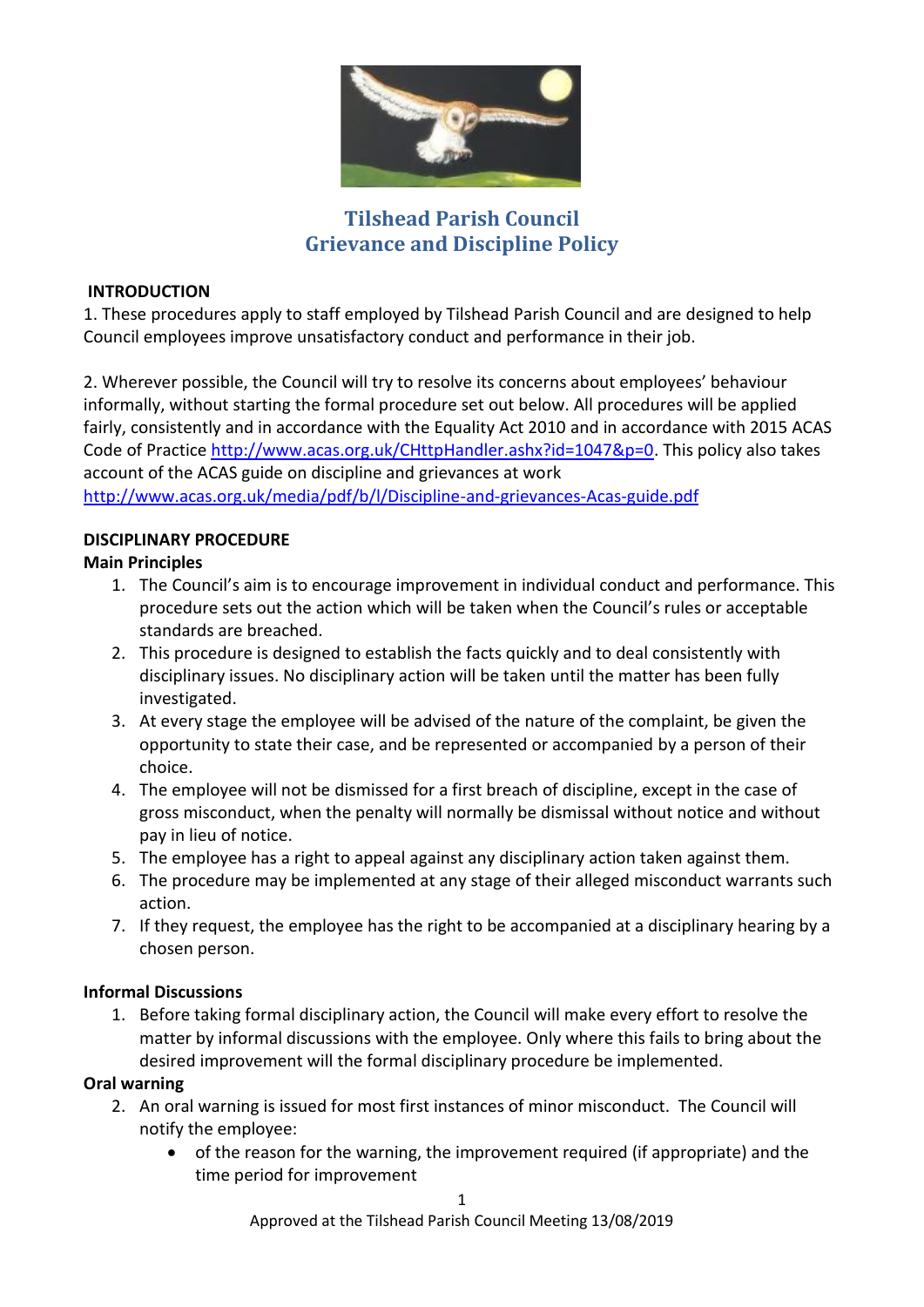- that further misconduct/failure to improve will result in more serious disciplinary action
- of the right to appeal
- that a note confirming the oral warning will be placed on the employee's personnel file, that a copy will be provided to the employee and that the warning will remain in force for six months.

# **First Written Warning**

- 1. If conduct or performance is unsatisfactory following an oral warning, the employee will be given a written warning or performance note. Such warnings will be recorded but removed from the employees work record after twelve further months of satisfactory service.
- 2. The employee will also be informed that a final written warning may be considered if there is no sustained satisfactory improvement or change within 6 months. (Where a matter is sufficiently serious – for example because it is having, or is likely to have, a serious harmful effect on the Council, it may be considered necessary to move directly to a final written warning.)

#### **Final Written Warning**

1. If the offence is serious, or there is no improvement in standards, or if a further offence of a similar kind occurs, a final written warning will be given which will include the reason for the warning and a note that if no improvement or change results within six months, the employee may be subject to dismissal. Unless dismissal involves gross misconduct, employees will receive a period of notice, or payment in lieu.

#### **Discipline**

#### **Discipline and Dismissal Procedure**

- 1. If facing dismissal or action short of dismissal such as loss of pay or demotion the following minimum statutory procedure will be followed:
- 2. The employee will receive a written note setting out the allegation of misconduct and the basis for it.
- 3. A meeting will be held to consider and discuss the allegation (involving a minimum of 3 Council Members).
- 4. The employee will be given a right of appeal, including an appeal meeting.
- 5. The employee will be reminded of their right to be accompanied at any meetings.

#### **Misconduct**

- 1. Misconduct is employee behaviour that can lead to the employer taking disciplinary action. The following list contains some examples of misconduct:
- unauthorised absence
- poor timekeeping
- misuse of the Council's resources and facilities including telephone, email and internet
- inappropriate behavior
- refusal to follow reasonable instructions
- breach of health and safety rules.

# **Gross Misconduct**

1. If after investigation, it is confirmed that the employee has committed an offence of the following nature of gross misconduct (the list is not exhaustive) the normal consequence will be dismissal without notice or payment in lieu of notice – theft, damage to property, fraud,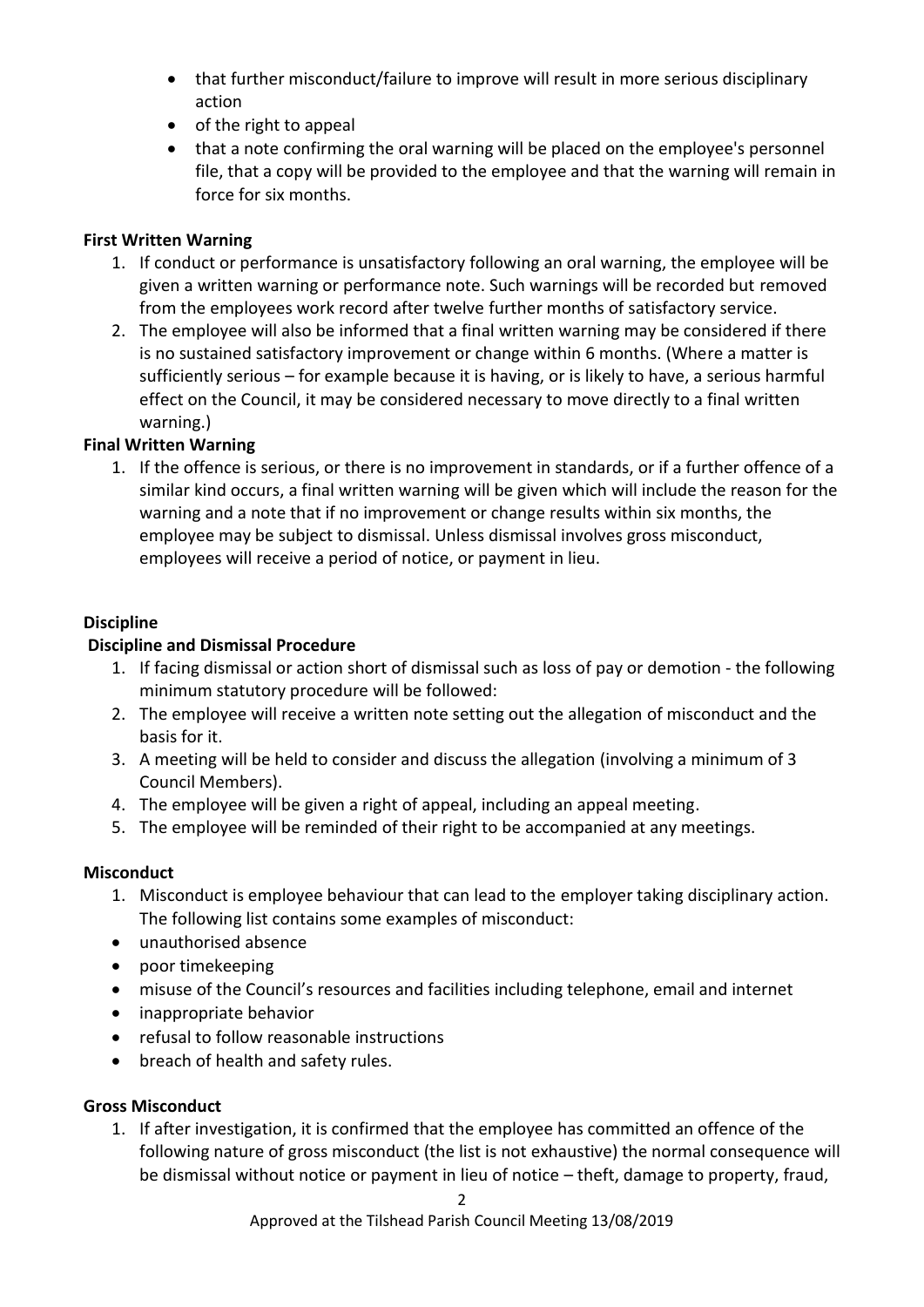incapacity for work due to being under the influence of alcohol or illegal drugs, physical violence, bullying and gross insubordination.

2. Whilst alleged gross misconduct is being investigated, the employee may be suspended, during which time they will be paid their normal rate of pay. Any decision to dismiss them will be taken by the Council only after full investigation.

# **Appeals**

- 1. If the employee wishes to appeal against any disciplinary decision, they must appeal, in writing, within five working days of the decision being communicated to them by the Council. 3 further Independent members who were not involved in the original disciplinary action will hear the appeal and decide the case as impartially as possible.
- 2. Where appropriate, the opportunity for mediation will be put forward at any stage of a disciplinary procedure.

# **GRIEVANCE PROCEDURE**

# **Introduction**

1. It is the Council's policy to ensure that employees with a grievance relating to their employment can use a procedure which can help to resolve grievances as quickly and as fairly as possible.

# **Informal discussions**

1. If the employee has a grievance about their employment they should communicate this either verbally or in writing to the Council. In the case of the Clerk to the Council the line manager will be the Chair of the Council unless the complaint is about the Chair in which case another member can be identified to handle the clerks concerns (which in the first instance will be the Vice-Chair). It is hoped that the majority of concerns will be resolved at this stage.

# **Grievance procedure**

- 1. If the employee feels that the matter has not been resolved through informal discussions, they may raise the matter formally with the Council.
- 2. The employee will be invited to attend a meeting to discuss the grievance and be notified in writing of the decision. The meeting will involve at a minimum 3 members of the Council. They have the right to be accompanied by a chosen person at all grievance meetings.
- 3. The employee will be given the right to appeal against the decision.
- 4. The Council Shall within 10 days acknowledges the grievance brought to their attention by the employee, the employee will be asked, in writing, to attend a grievance meeting. The Council's letter will include the following:
	- the names of the nominated Chairman and other 2 members
	- a summary of the employee's grievance based on his/her written submission
	- the date, time and place for the meeting. The employee will be given reasonable notice of the meeting which will be within 25 working days of when the Council received the grievance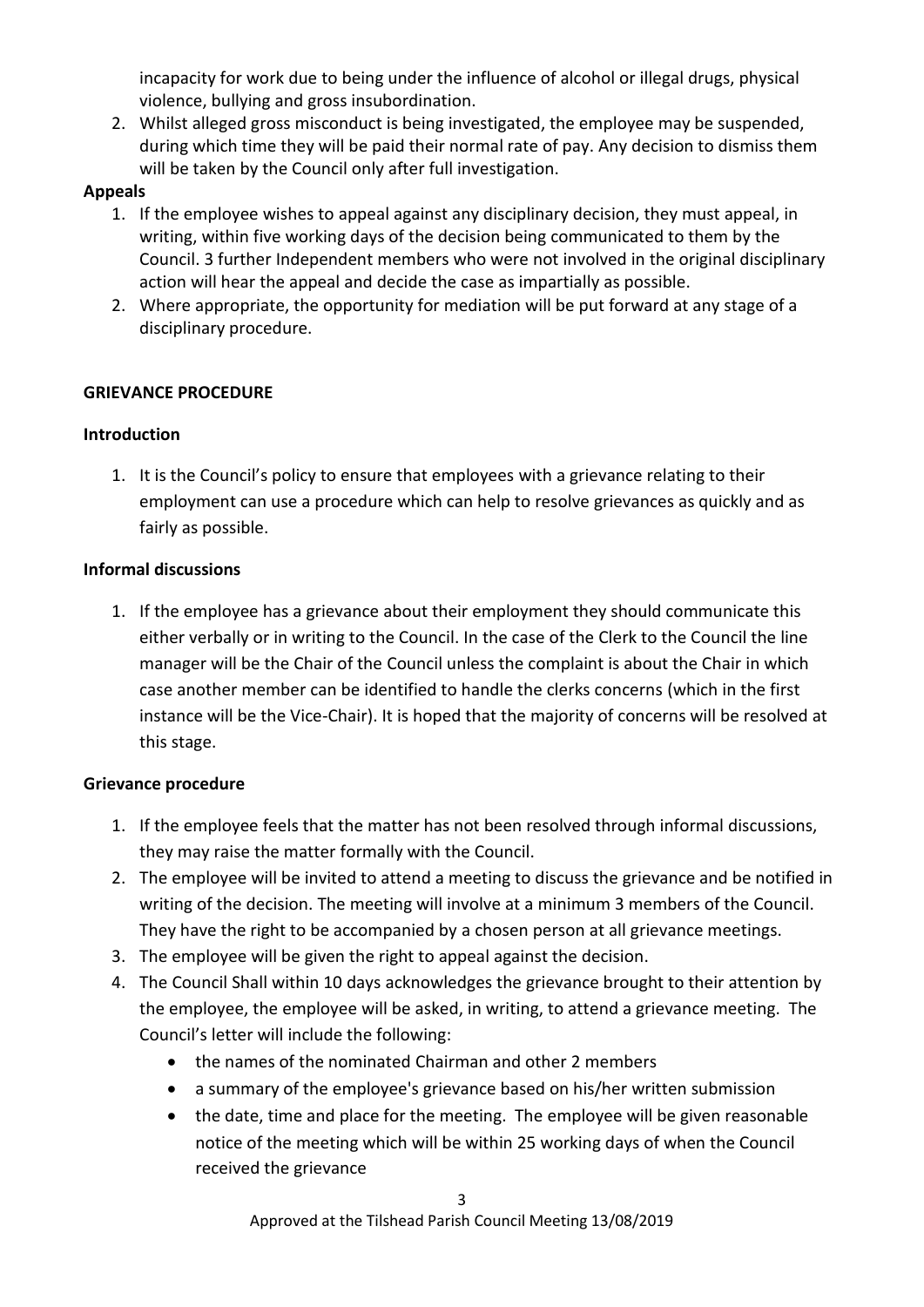# **The grievance meeting**

- 1. At the grievance meeting:
- the Chairman will introduce the members of the sub-committee to the employee
- the employee (or companion) will set out the grievance and present the evidence
- the Chairman will ask the employee what action do they want the Council to take
- any member of the sub-committee and the employee (or the companion) may question any witness
- the employee (or companion) will have the opportunity to sum up the case
- the Chairman will provide the employee with the sub-committee's decision, in writing, within five working days of the meeting. The letter will notify the employee of the action, if any, that the Council will take and of the employee's right to appeal
- a grievance meeting may be adjourned to allow matters that were raised during the meeting to be investigated by the sub-committee.

# **Appeals**

- 1. Any appeal will be considered by 3 members of the Council who were not involved in the original hearing, and who will decide the case as impartially as possible. Where appropriate, the opportunity for mediation will be put forward at any stage of a grievance procedure.
- 2. Appeals may be raised on a number of grounds, e.g.:
	- a failure by the Council to follow its grievance policy
	- the decision was not supported by the evidence
	- the action proposed by the sub-committee was inadequate/inappropriate
	- new evidence has come to light since the grievance meeting.
- 3. The employee will be notified, in writing, within 10 working days of receipt of the appeal of the time, date and place of the appeal meeting. The meeting will take place within 25 working days of the Council's receipt of the appeal. The employee will be advised that they may be accompanied by a chosen person.
- 4. At the appeal meeting, the Chairman will:
	- introduce the panel members to the employee
	- explain the purpose of the meeting, which is to hear the employee's reasons for appealing against the decision of the original sub-committee
	- explain the action that the appeal panel may take.
- 5. The employee (or his/her companion) will be asked to explain the grounds of his/her appeal.